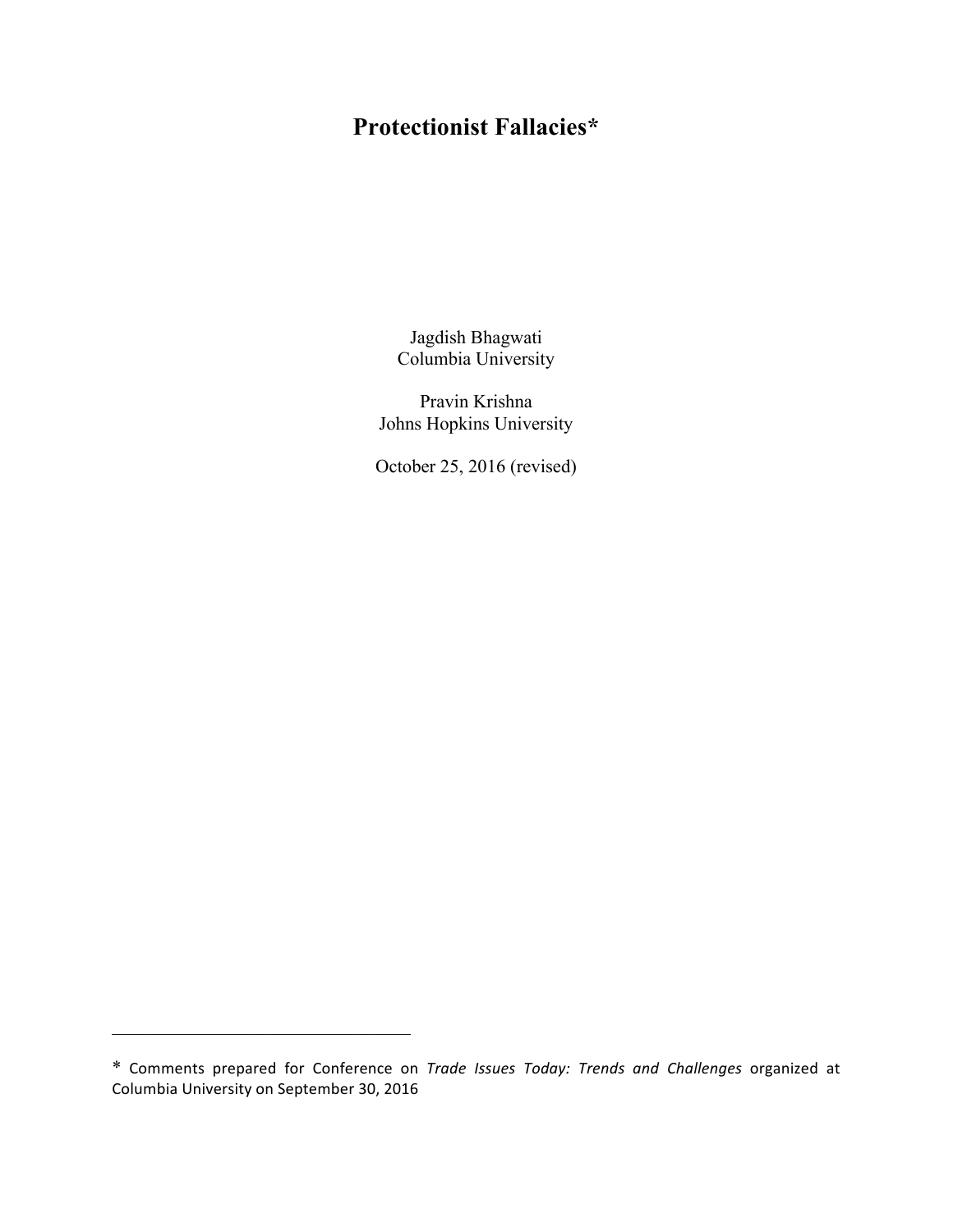# Common Fallacies

There are many fallacies that are shared by the Democrats and the Republicans, and repeated endlessly by even leading journalists in the United States (Journalism schools in the US, it seems, teach you how to write but not what to write: their ignorance of the economics of what they write about is generally abysmal. By contrast, the English economic journalists such as Martin Wolf of Financial Times and Clive Crook formerly Dy Editor of The Economist, and top German journalists in Die Welt and Die Zeit, for example, are superbly trained, not just in their craft but also in the discipline of Economics)

## 1. Trade Openness harms the overall Economy.

Much evidence opposes this proposition. E.g. postwar experience with progressive trade liberalization coincided with increasing prosperity, interrupted only by periods reflecting macroeconomic difficulties resulting from phenomena such as the success of OPEC and consequent jump in oil prices and the subsequent Volker-induced deflation in the world economy.

The main liberalization occurred in the developed countries, under many Rounds of MTN (multilateral trade negotiations) under GATT auspices, with the developing countries exempted from trade liberalization at the GATT under Part IV provisions for Special & Differential Treatment but enjoying improved MFN access to developed country markets that were being opened up . So they profited from liberalization by the developed countries, in any event.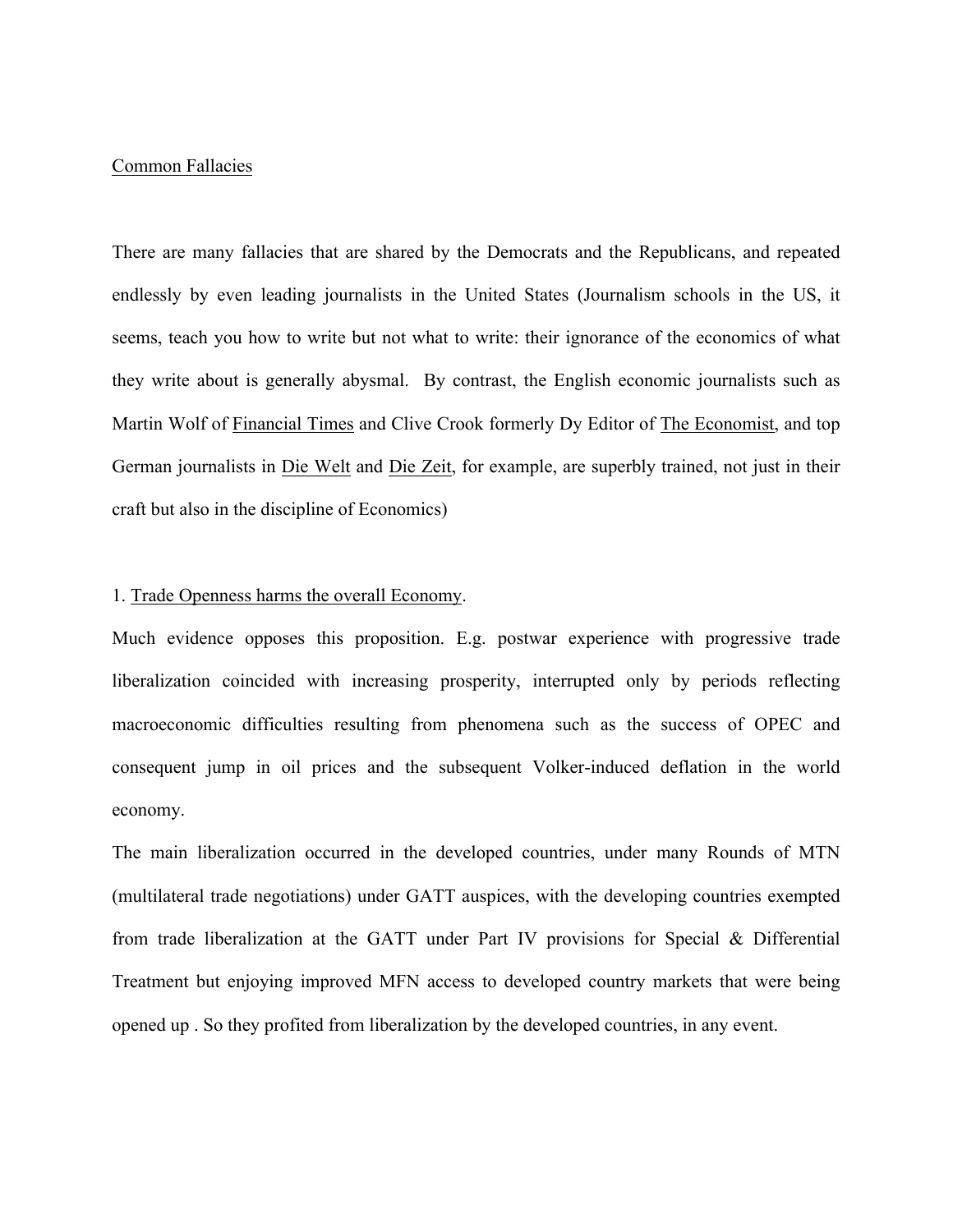Over the postwar period, however, there was also extensive unilateral trade liberalization, even in the developing countries, which reflected the general spread of the idea that protection was harmful.

## 2. Trade Openness with Poor Counties produces Poor in the Rich Counties:

This belief has led unions to endorse trade openness between like-wage countries (e.g. CUFTA between US and Canada) but to oppose it between high-wage and low-wage countries (e.g. extension of CUFTA to include Mexico in NAFTA). But this is a fallacy.

To see this, remember that we have two alternative narratives here: one anti-trade and the other pro-trade. The latter is more plausible. The anti-trade narrative assumes that cheaper labourintensive goods from the poor countries will harm labour in the labour-intensive industries (this is what economists call the Stolper-Samuelson effect). But most of the labour-intensive industries in the rich countries have died out in various ways. And the remaining workers, as indeed workers in all sectors, do gain as consumers from buy cheaper imported consumer goods (the Walmart effect). Similarly, with labour-saving technologies putting pressure on wages, cheap labour-intensive imports cushion, not accentuate, the impact of such technical change on workers' real wages (as extensively argued by Bhagwati and others in many writings). So, the correct narrative is a pro-trade one for workers' real wages, not an anti-trade one.

None of this is, of course, is to deny the need for effective worker retraining programs to help displaced workers regain productive employment, or for broader social safety nets in society.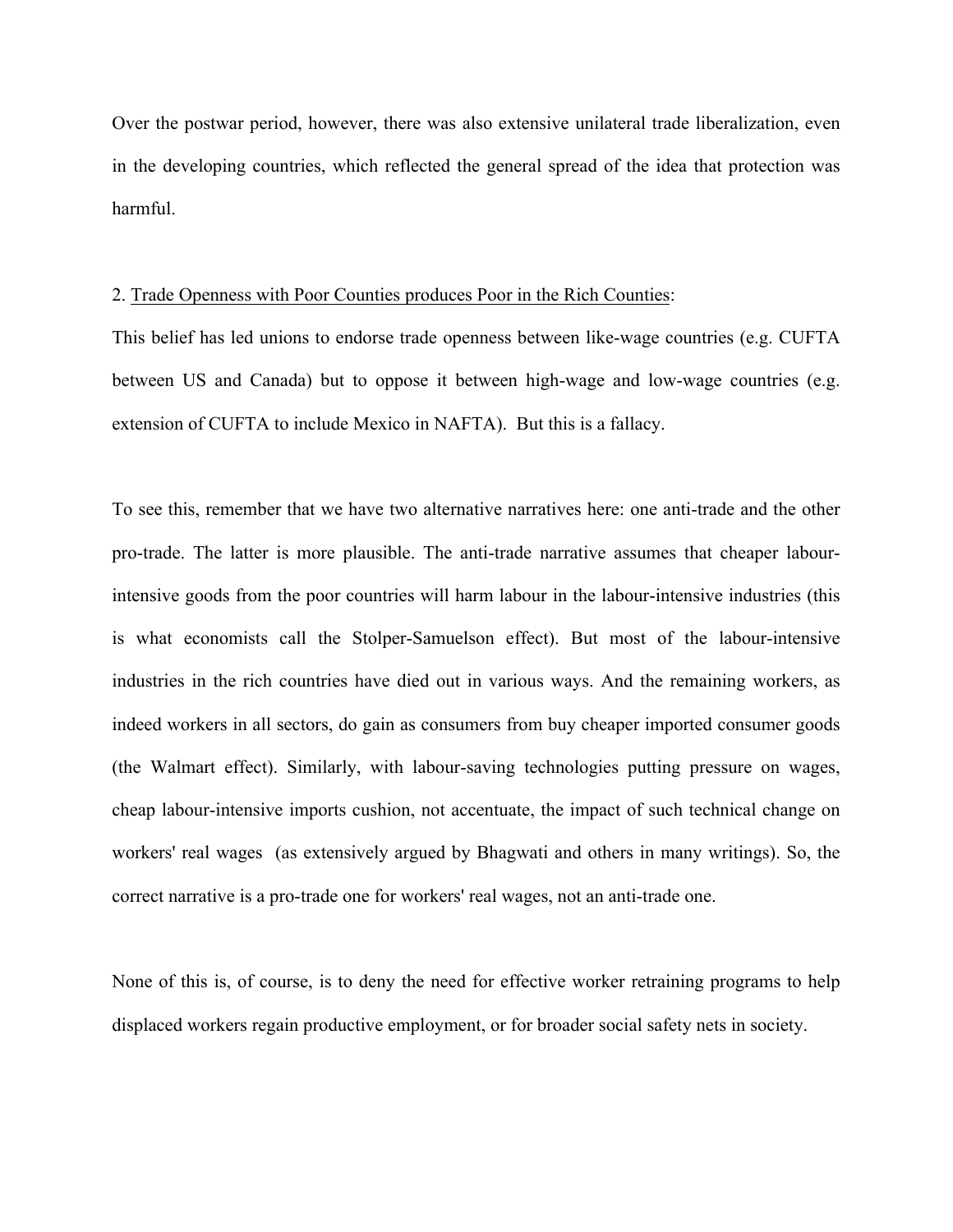3. Trade Openness adversely affects Income Distribution by leading to concentration of gains in top  $1\%$ 

This argument ignores the fact that there is little evidence that trade is the cause of such wealth and income concentration. For instance, in a detailed study of poverty levels in Indian states using household surveys, Devashish Mitra has found that trade was not associated with poverty rates; indeed poverty rates have dropped rather dramatically in the Indian economy during the period in which it has become more globalized. Equally, Pravin Krishna and Guru Sethupathy found no association between trade and income inequality in India. That, in a number of countries, openness has led to improved income distribution has been argued recently also by the World Bank.

Separately, Piketty, who has documented the apparent increase in concentration of wealth over recent decades, ignores the fact that the top 1% is not made up of a static group; People move in and out of the group (i.e., there is inequality but also mobility). It is interesting that Piketty, who writes knowingly about English and French literature does not mention Thomas Mann who got the Nobel Prize for *Buddenbrooks* where the third generation's fortunes decline. When we mentioned this omission to a French economist, he said amusingly that the French do not consider German literature to be literature!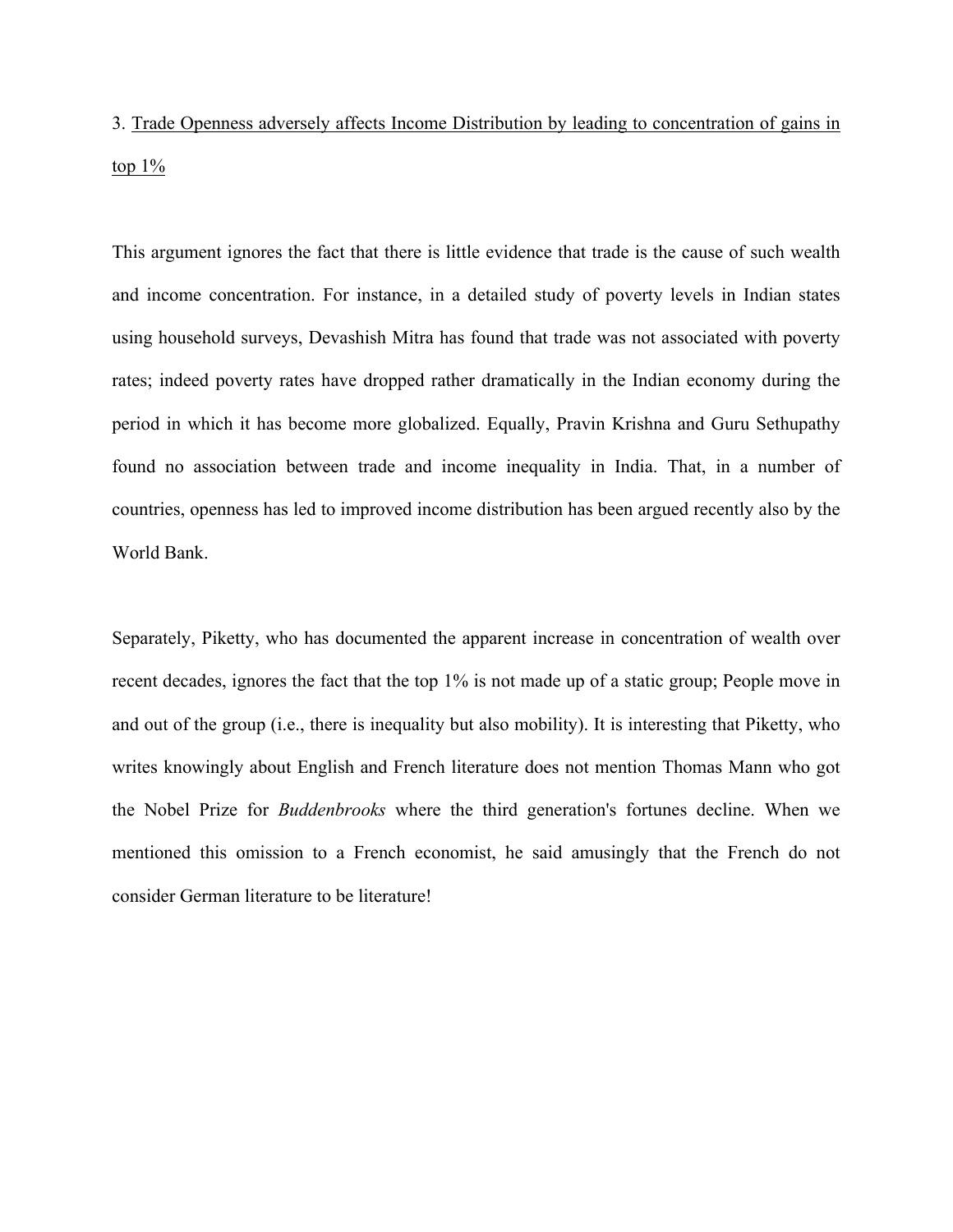# 4. Openness to Trade has led to Shrinking of Manufactures

The notion that trade openness has led to a decline of manufacturing, by having US manufacturing shift to foreign countries with cheap labor or other natural and governmentcreated artificial advantages in recent years, has also fed a near-frenzy of protectionism.

But this belief is in error. Thus, the decline in manufacturing employment has been ongoing for over a half century (as evidenced by the steady –nearly linear -- decline in the share of manufacturing workers in overall non-farm employment in the US since the 1950s).

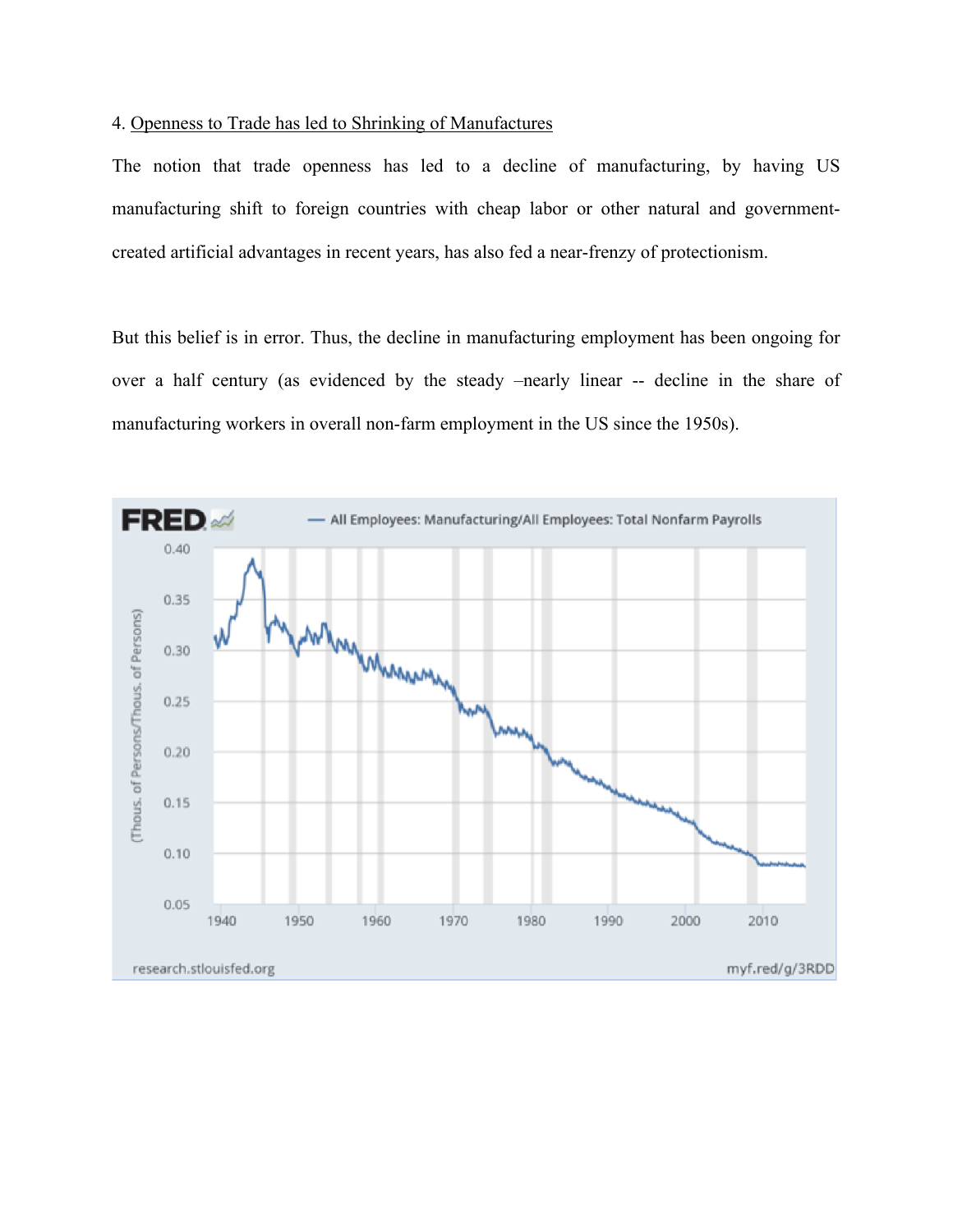Indeed such a decline is almost universal among the countries in the west (see chart below) . Thus, it is quite similar to agriculture declining relative to manufactures in earlier times.



## 5. Trade with China has hurt our Economy

A study by Autor, Dorn and Hanson of how Chinese imports correlate with adverse impact on manufactures in different parts of the US has been widely cited by journalists and by economists worried about competition with China, to the point of being described by some excitable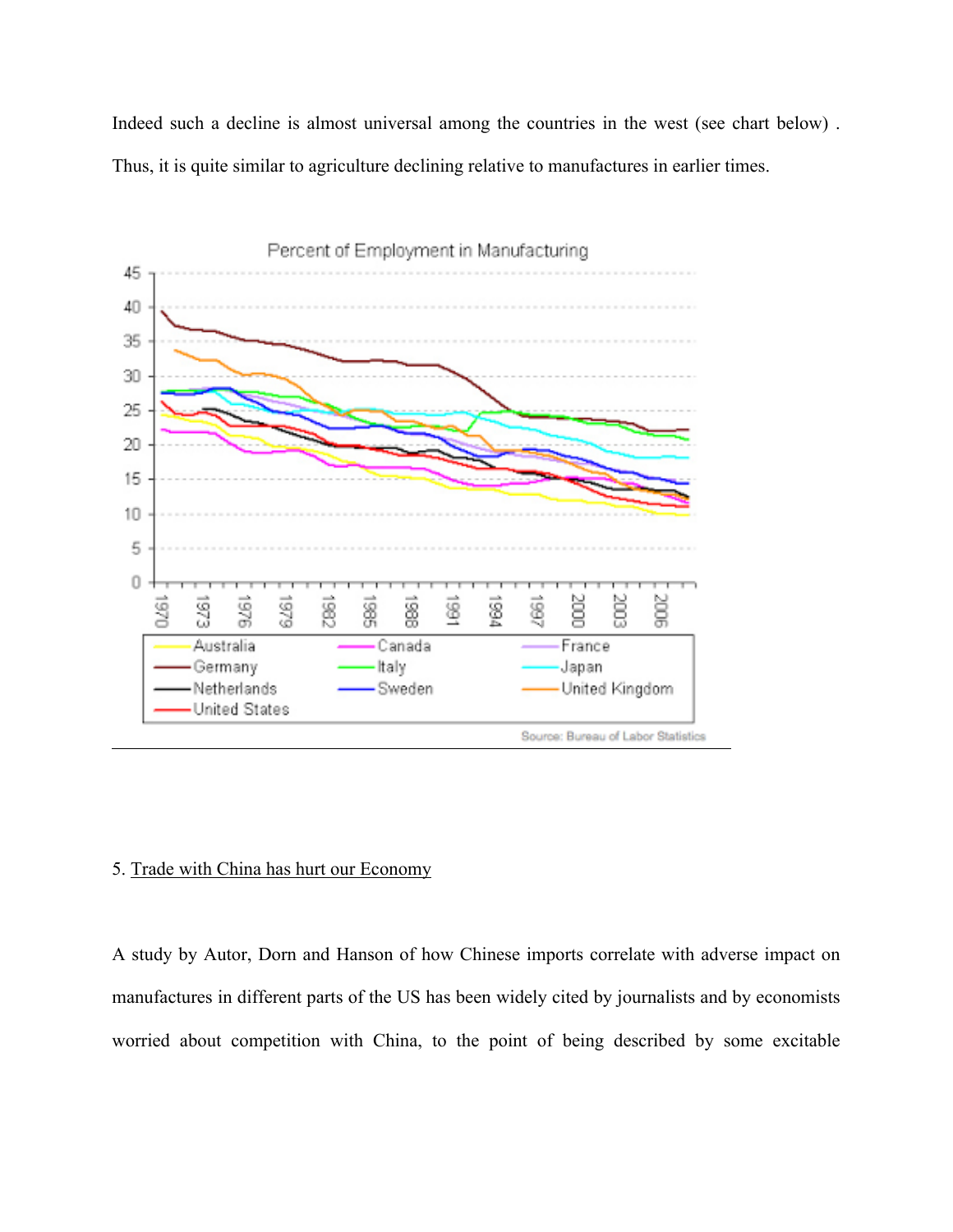economist columnists as the most important study in recent times. But their conclusion against China appears questionable.

As Phil Levy of the Chicago Council of World Affairs has pointed out, if safeguard actions had been invoked against China ---- when China entered the WTO, added safeguards against China had been provided for ---, the effect would most surely have been to "shunt" exports from China on to other exporters. Of course, then the argument against competition with Chinese exports shifts to competition against total imports from China together with imports from these other suppliers, so import competition, as against competition only with Chinese exports, must be reckoned with. The exclusive focus on China as the villain in the analysis is then misplaced.

Besides, when one looks at the total amount of wages lost due to decline of employment in the Autor-Dorn-Hanson study, it is a miniscule amount: the average worker in their study is estimated to have lost less than 10 dollars a week in nominal income. This is such a small amount that it is very likely to have been outweighed by the lower cost of imported goods from China. While the need for a social safety net is clear, the alarm raised by unsuspecting journalists about the findings of the Autor-Dorn-Hanson study has clearly done much harm by helping to shaping the protectionist zeitgeist.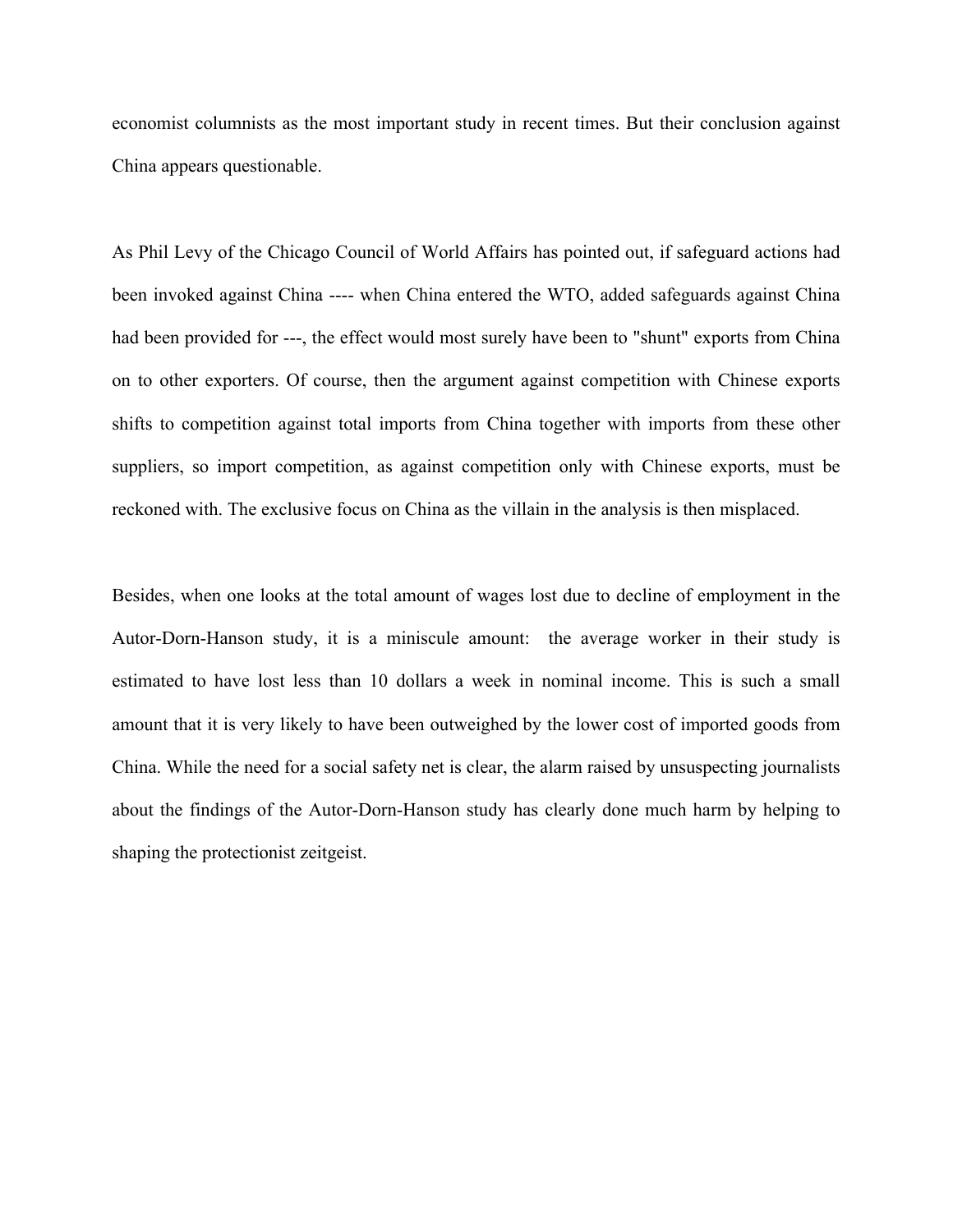#### 6. Nothing more is to be gained from Further Liberalization

This fallacy, advanced by Dani Rodrik in writings including in the FT and by others, has been rebutted by many trade economists: there is still much scope for liberalization in agriculture and services; besides, even in manufactures there are many peaks which need to be ironed out.

## 7. Trade leading to Growth is wrong; the causation is the other way around

Panagariya has shown in a well-known article in The World Economy, using data for several countries in the postwar period, that countries that have registered high growth rates of exports have also grown more rapidly. Rodrik argues that this does not indicate causality; and that higher growth may well be the cause of the higher export growth. Of course, this is possible; and indeed countries that grow faster may well be able to liberalize more and hence may have higher growth of exports.

But a number of in-depth studies of developing countries underline the robust nature of the exports-to-growth nexus, with trade liberalization leading to enhanced growth of income. For example, the Indian experience shows that, once India embarked in 1991 on reforms which included reducing trade barriers, the growth rate accelerated and this, in turn, finally reduced poverty, showing that growth was a "pull-up", not a "trickle-down" strategy. It was the change in policies introduced with economic reforms in 1991 onwards that improved trade performance and hence led to enhanced growth rate of GNP.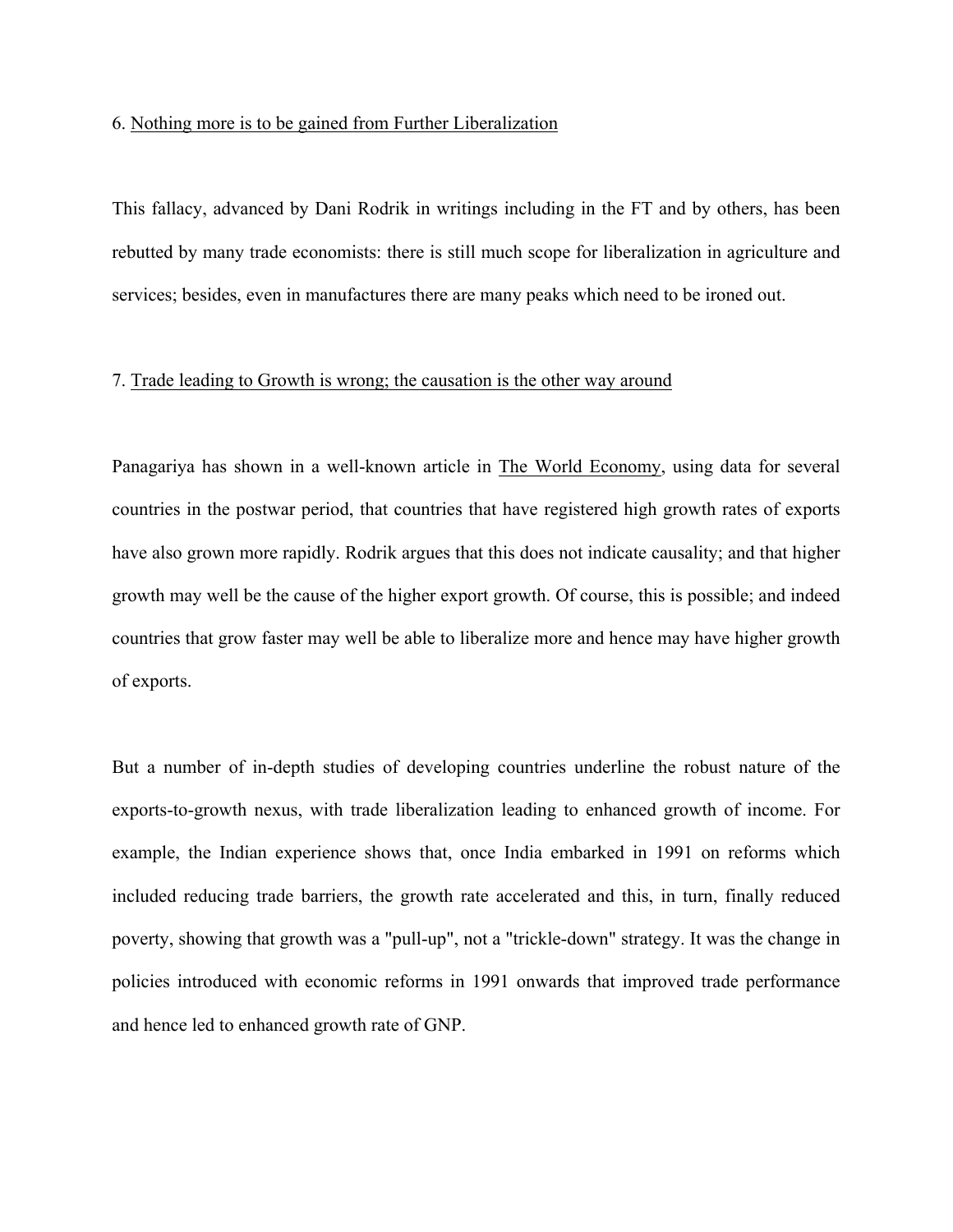## Other Fallacies: Chiefly on the Political Left

## 1. Fallacy 1: Misunderstanding Professor Samuelson as a Protectionist

When running behind Obama, and embracing protectionism, Hillary Clinton and her staff argued erroneously that Professor Samuelson had justified protection in his celebrated article in the Journal of Economic Perspectives. For someone who otherwise seems to be very smart, this was a real bummer. For, Professor Samuelson's argument was about how exogenous events such as a hurricane could hurt, say Miami, but to respond to this event by shutting off trade was only to compound the loss – as was clearly pointed out by nearly all the top trade economists of the day

#### 2. Fallacy 2: "Pause" as Protectionism

Hillary Clinton also asked for a "pause" in signing new trade agreements, which is a way of sitting on the protectionist fence. By contrast, Obama simply asked for NAFTA to be reopened and renegotiated: it was clear that he thought this was a way of throwing a small bone at the protectionist Rottweilers which did not involve a meaningful surrender to them. This contrast between Hillary Clinton and Obama was commented upon by Bhagwati in the Financial Times where it led to his endorsing Obama instead of Hillary Clinton when all the smart money was on Hillary Clinton.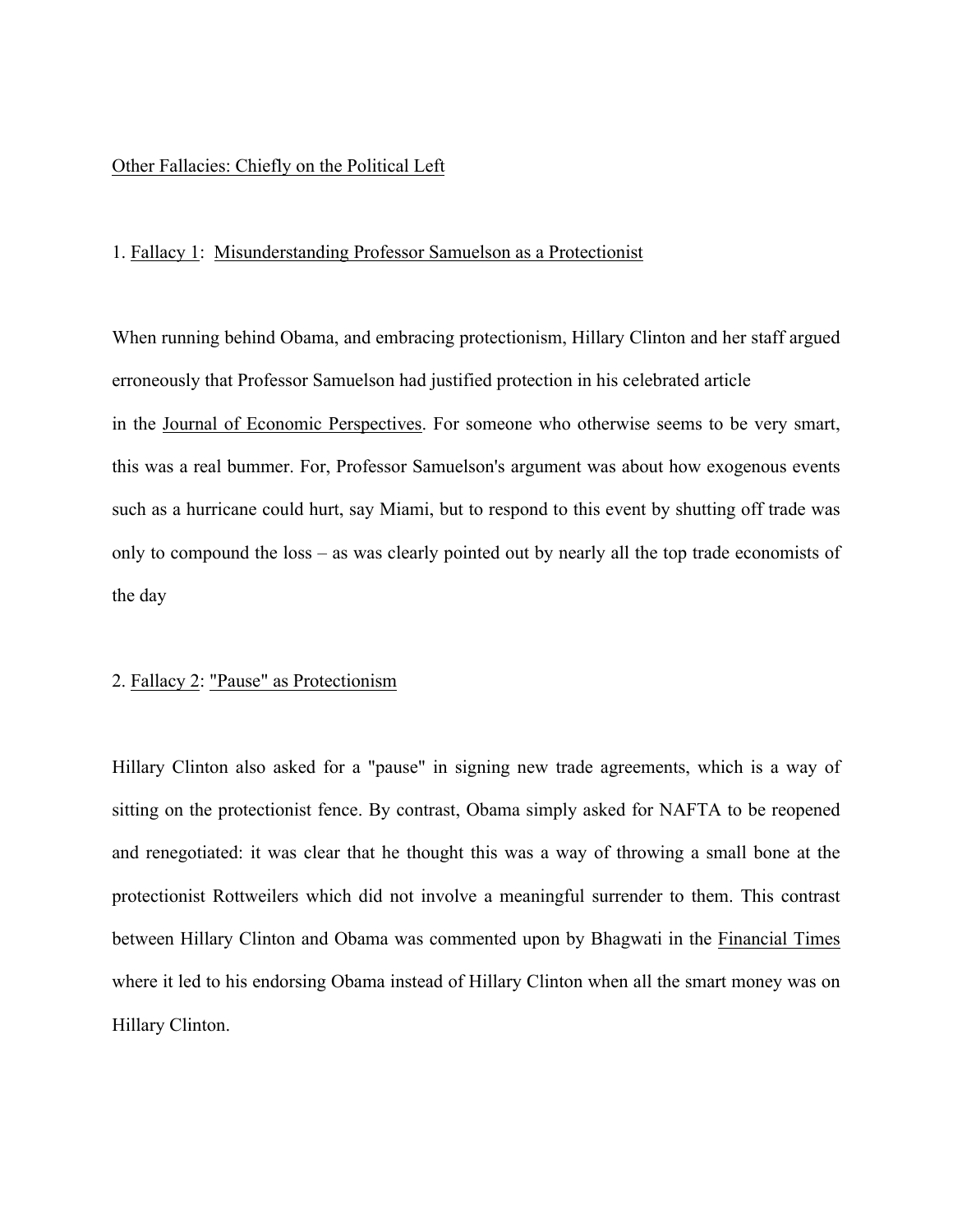# 3.Fallacy 3: Surrender to Lobbies seeking to impose their Demands on Trade Agreements:

Most Democratic politicians today also seem to believe that trade treaties/agreements should include intrinsically "trade-unrelated" features such as labour standards, environmental standards, exaggerated IP provisions etc. This is also a folly.

Turning a trade treaty into a vehicle for pursuing these extraneous agendas, often imposed by US lobbies seeking their own advantage, makes no sense because, as many have argued (including Bhagwati in his Oxford book, *Termites in the Trading System: How Preferential Trade Agreements Undermine Free Trade)* these trade-unrelated agendas should be pursued, because of their complexity, in specialized agencies (e.g. ILO for labour standards) and through special negotiations (e.g. Kyoto, Copenhagen and Paris for environmental issues).

Another effect of PTAs like TPP (a "mega-regional") is that they then fragment trade. Thus, with India objecting to these US-lobbies-driven agendas on functional grounds and China on political grounds (e.g. it will not surrender its right to treat labour in non-humane ways) , TPP divides Asia into three blocs.

Bhagwati has therefore proposed that, to ensure open regionalism, TPP ought to be opened to new members such as India and China as long as they are willing to liberalize trade and you should not require them to accept all kinds of extraneous US-lobbies-determined demands. He uses the analogy: if you wish to join a golf club, you ought to be able to play golf; but you should